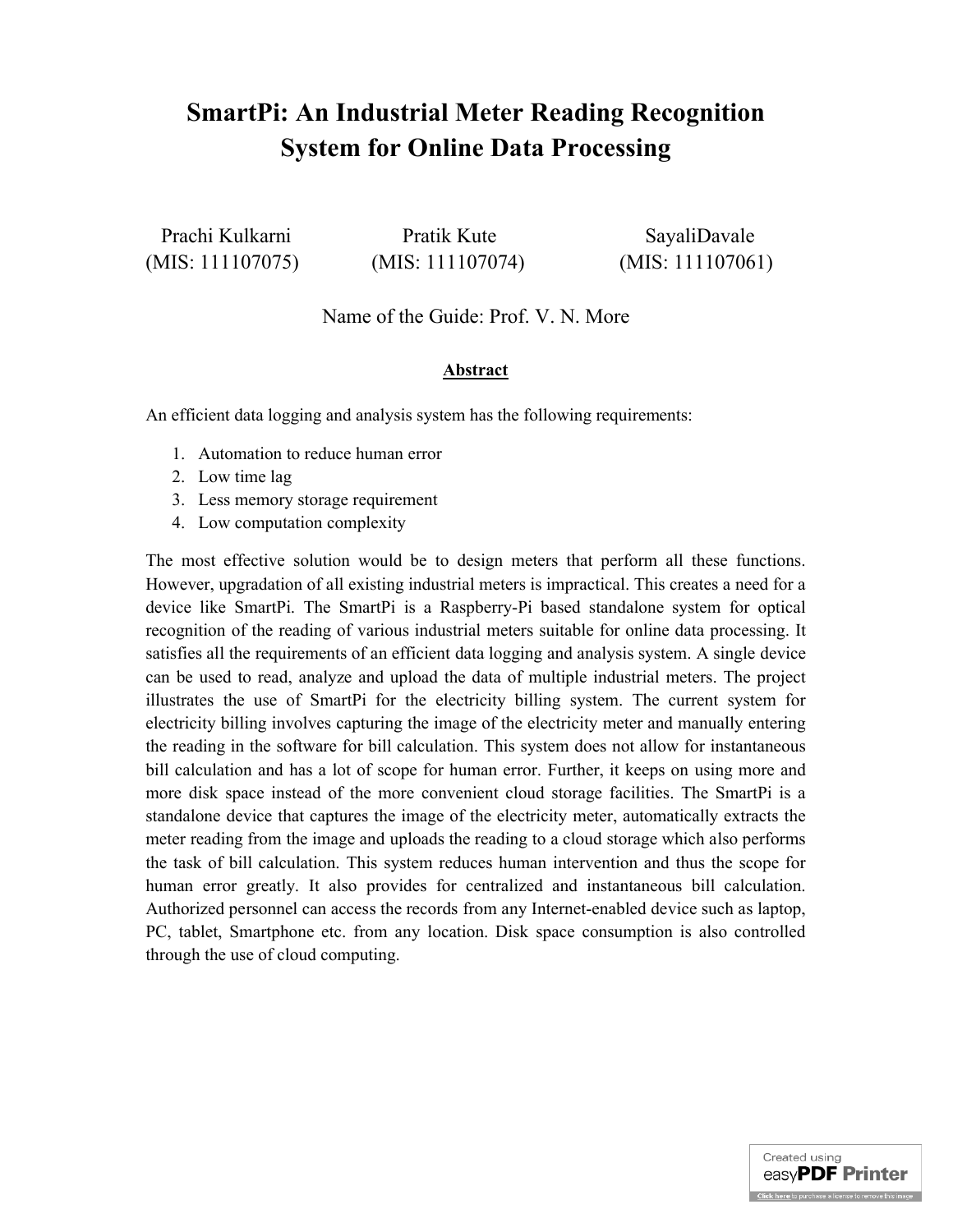#### SMART HOME USING ZIGBEE COMMUNICATION

Nikhil Kamble Ankush Deshmukh Tejesh Chulbulkar

(111107028) (111107019) (111107015)

Name of the Guide: Prof. Dr. P. P. Bartakke

#### **Abstract**

Home automation is a wide and varied field that involves devices as small as temperature, light and motion sensor, and as powerful as modern home appliances. In today's world technology is available for home automation but these technologies are incompatible with each other and addresses only communication and physical media, the main objective of this work is to facilitate the user to control appliances by two ways one is automatically and second is using remote control to control the appliances which is also an override control.Our Smart home system focuses on controlling home electronic devices  $\&$  giving you complete control of your home. Smart Home gives an individual the ability to remotely or automatically control things around the home. It is a device or instrument designed to perform a specific function, especially an electrical device, such as a lights & fans, for household use.

A hardware system is installed to monitor and control the various appliances. The system would control the appliances based on its configuration. For example, it could measure the ambient light using a hardware sensor and turn on the lights when it grows dark. It can also allow a person to control appliances from a remote location. For example, one could turn on the air conditioning of the control room. The task can be performed by on bases of sensor data, which will take itself decision and action to perform. This microcontroller based project demonstrates a home automation system that also includes the security and communication facilities. LCD is provided for displaying information to user and keypad is provided for controlling all the applications. By detecting the surrounding temperature system can start fan/AC for high temperature and can switch of fan/AC for low temperature. Also by detecting the light intensity the lights are switched on if the intensity is below some defined value. The system allows the user to control each of the lights and fans individually. Because of efficient use of electric equipment the power is saved. For any kind of security violation in the controlled room user can be alerted with the buzzer.

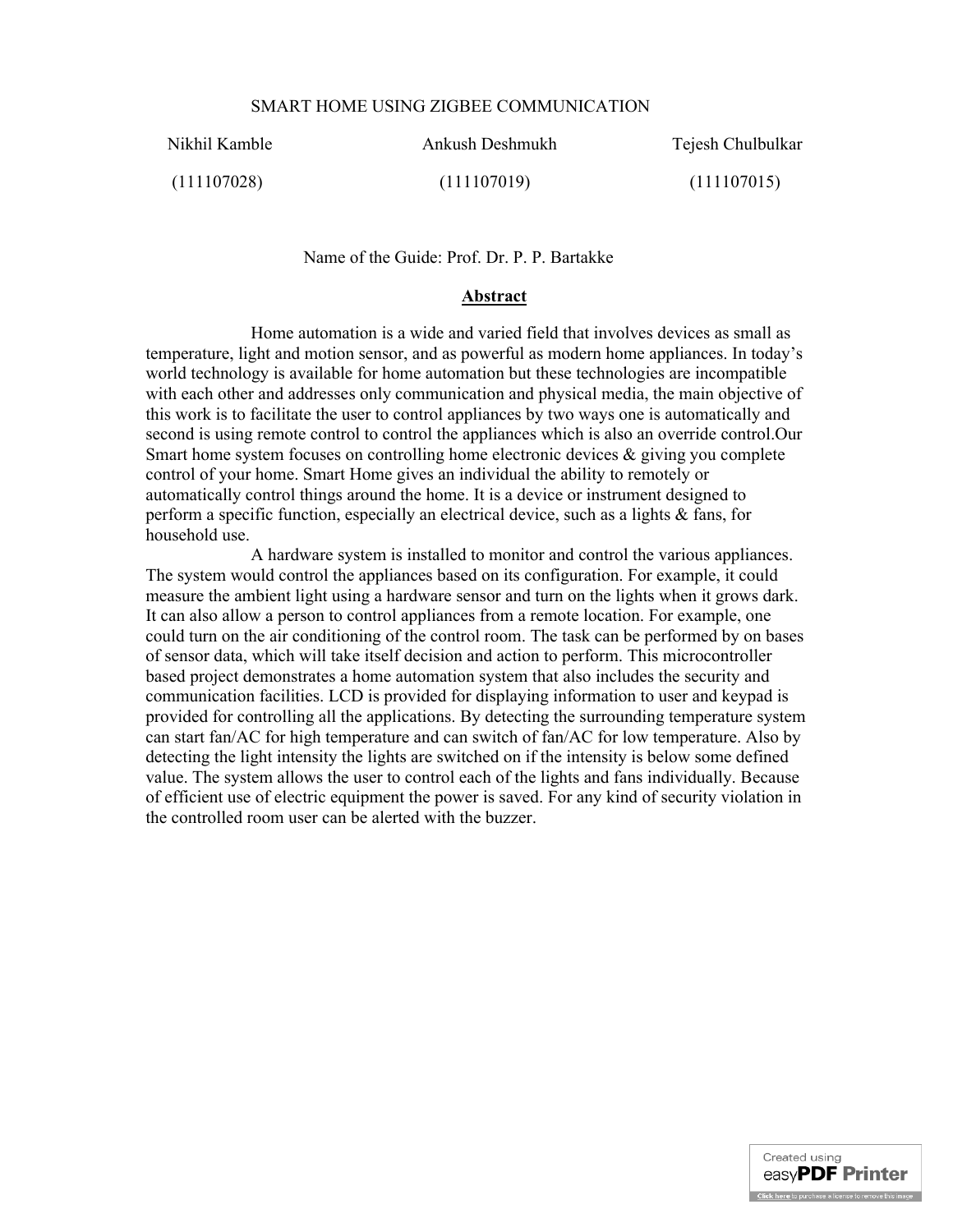#### **DUAL TERRAIN SURVEILLANCE ROBOT WITH WIRELESS NAVIGATION SYSTEM**

DINESH GURAV SHAILESH KELKAR

111107025 111107030

#### **ABSTRACT**

This project aims to deliver a fool proof system capable of handling tasks which if performed by humans will take much time. Developing such a real-time control system requires enhanced and deterministic control of peripherals and is thus challenging yet implementable. The main aim of designing this robot is to traverse either water or land to generate the database required for design of advanced, real time warning systems and for research purpose. For the stabilization of robot in water terrain, a pneumatic based suspension system with propellers has been developed. The control system incorporates two video feedback channels, one being for terrestrial surveillance purpose and the other for underwater surveillance. A wireless BLE based digital radio link has been employed to control the robot remotely. The entire robot is controlled through a multi-purpose hand held console so that the hazardous tasks can be completed without risks. A robust actuation system has been developed for the robot mobility control. The system can handle payloads up to 3 kilograms without affecting the dynamic stability in water or undergoing any degradation in the performance. The robot can then be used for unmanned ground vehicle applications like remote surveillance, environment disaster related researches, study of coral reef regions for biodiversity and for providing database for early warning systems etc. The robot is designed to operate on uneven terrain with obstacles up to 5cm with the aid of Pneumatics controlled suspension system for base drive and smooth ground operation using Ackermann steering control mechanism. The underwater camera has motion detection feature which can be used for marine life research.

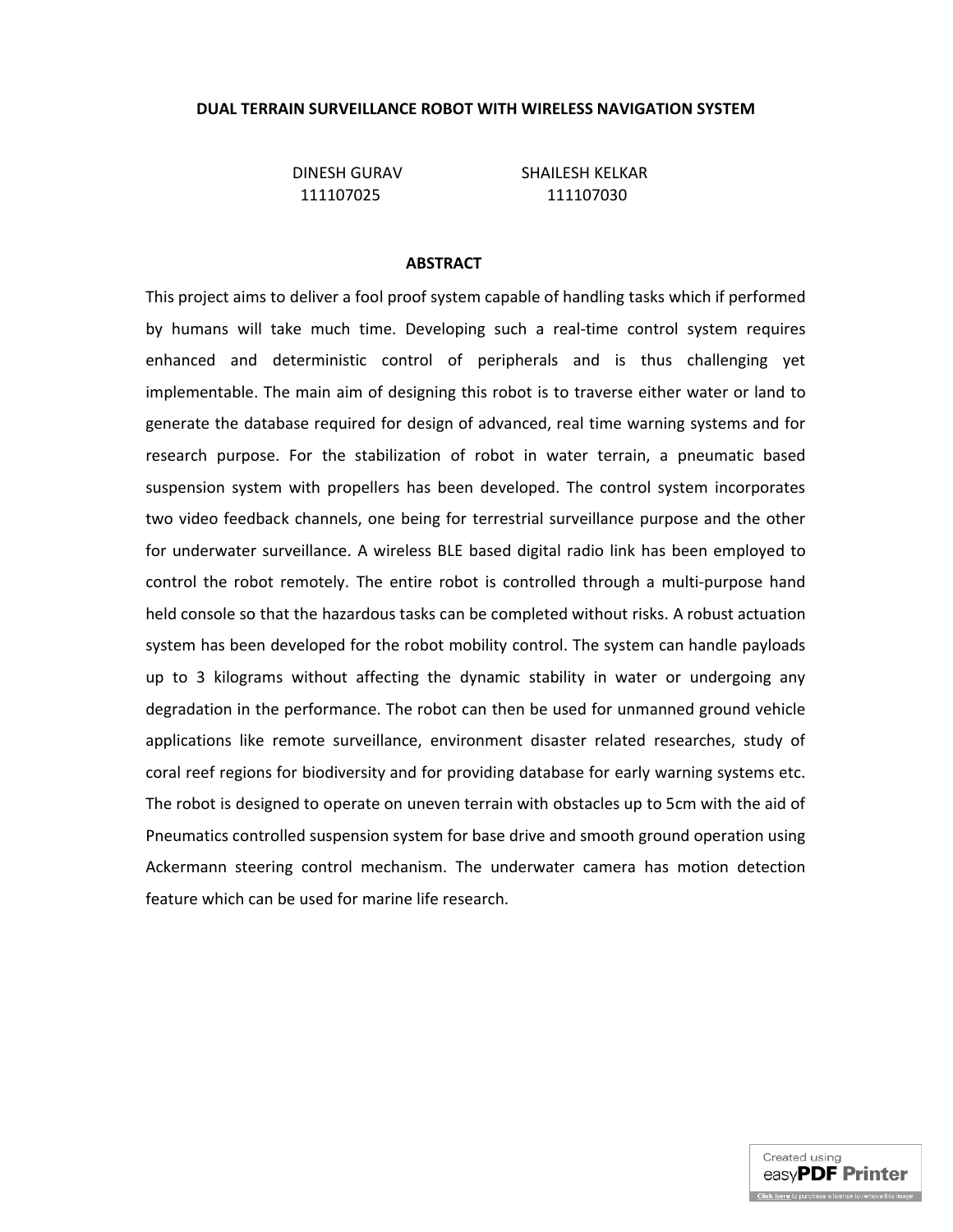## **Data Transfer Through Visible Light Using LED**

| Manoj Mahajan | Sagar Metri | Nitin Panchal |
|---------------|-------------|---------------|
| (111107040)   | (111107042) | (111107047)   |

Name of the Guide: Asst. Prof. Mrs. Rashmika Patole

#### **ABSTRACT**

With the radio frequency spectrum becoming crowded, an alternative means to wireless communication is necessary to accommodate the exponentially increasing wireless traffic demand. Visible Light Communication systems provide an alternative to the current standards of wireless transfer of information, using light from LEDs as the communication medium. In these systems, light-emitting diodes blink at a rapid rate such that the human eye will not notice the change in light intensity, but a sensitive photodiode can detect the on-off behavior and decode the information embedded within it.

This project first analyzes various issues with current wireless communication systems, and discusses how Visible Light Communications can resolve these issues. Then, the design and implementation processes of the Visible Light Communication system are described in detail, including a value analysis of the parts used to build the prototype, as well as the necessary steps to design each functional block of the system. The achieved results of the system, including transmission distance and speed, as well as quality of transmission and type of data are discussed.

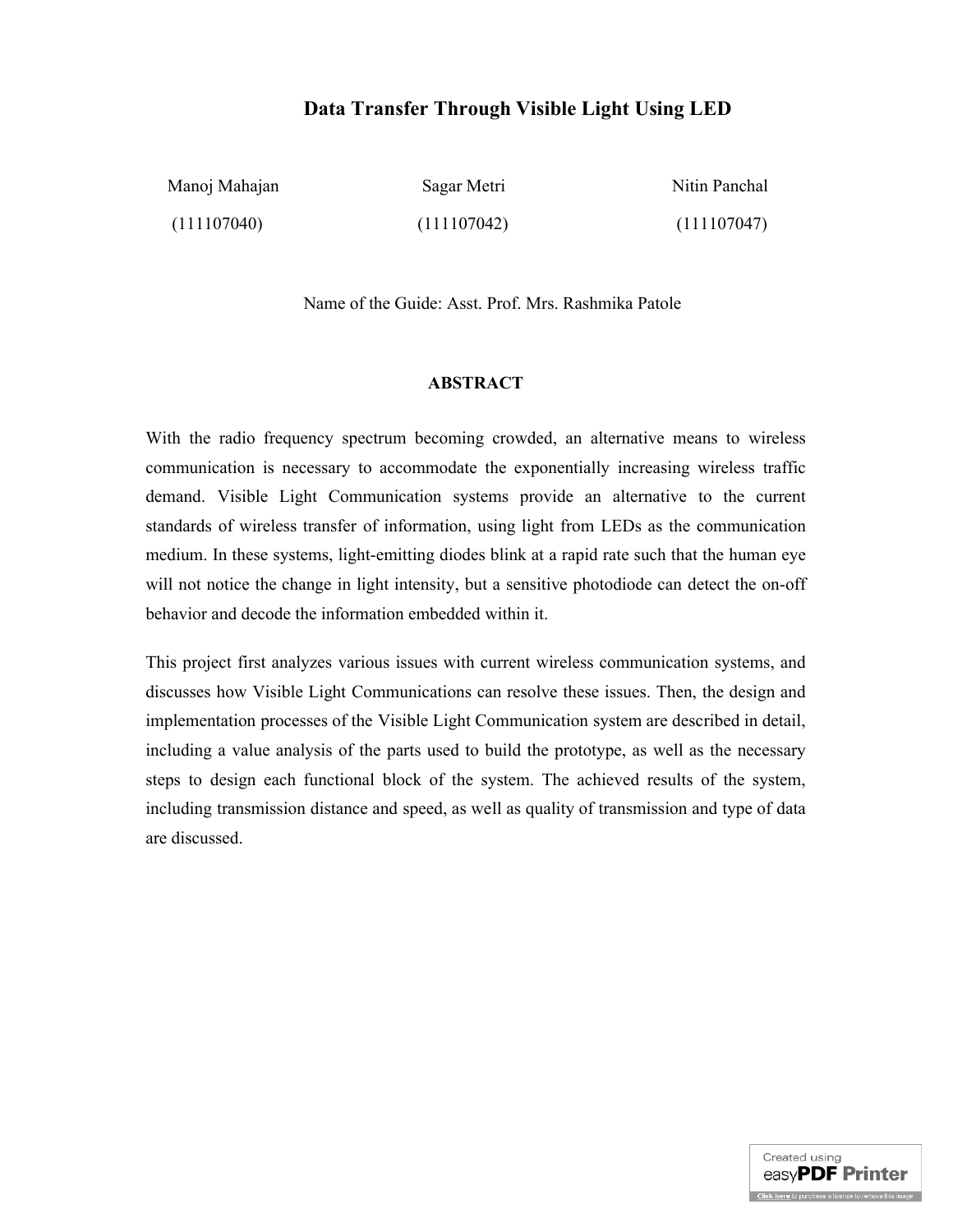## **Robotic Fish**

Shruti Dalvi **Arvind Deshmukh** Pariksheet Pinjari

(111107016) (111107018) (111107050)

Name of the Guide: Dr. P. R. Apte

#### **Abstract**

This project aims to design and develop a biomimetic fish robot for the application of surveillance. The simple and efficient design is inspired from Mother Nature. Robot mimics the real fish which helps to navigate through the water causing minimum disturbance to underwater life. Developed fish robot navigates through water. Servo motors enable to obtain swift forward and rotational motion and pump assembly assists robot for deep diving in water. The robot will survey underwater world by sending video. This robot is manually controlled by base station. Wireless Bluetooth link is established for manual control of robot. Temperature and pressure data at various depths is received at base station.

The innovative design of robot helps to reduce the complex structure without compromising the agility and performance of the robot which helps to achieve the real motion of the fish. Ability to mimic the real fish makes robot competent for aquatic based applications such as underwater exploration, oceanic supervision, detection of pollution level and military detection.

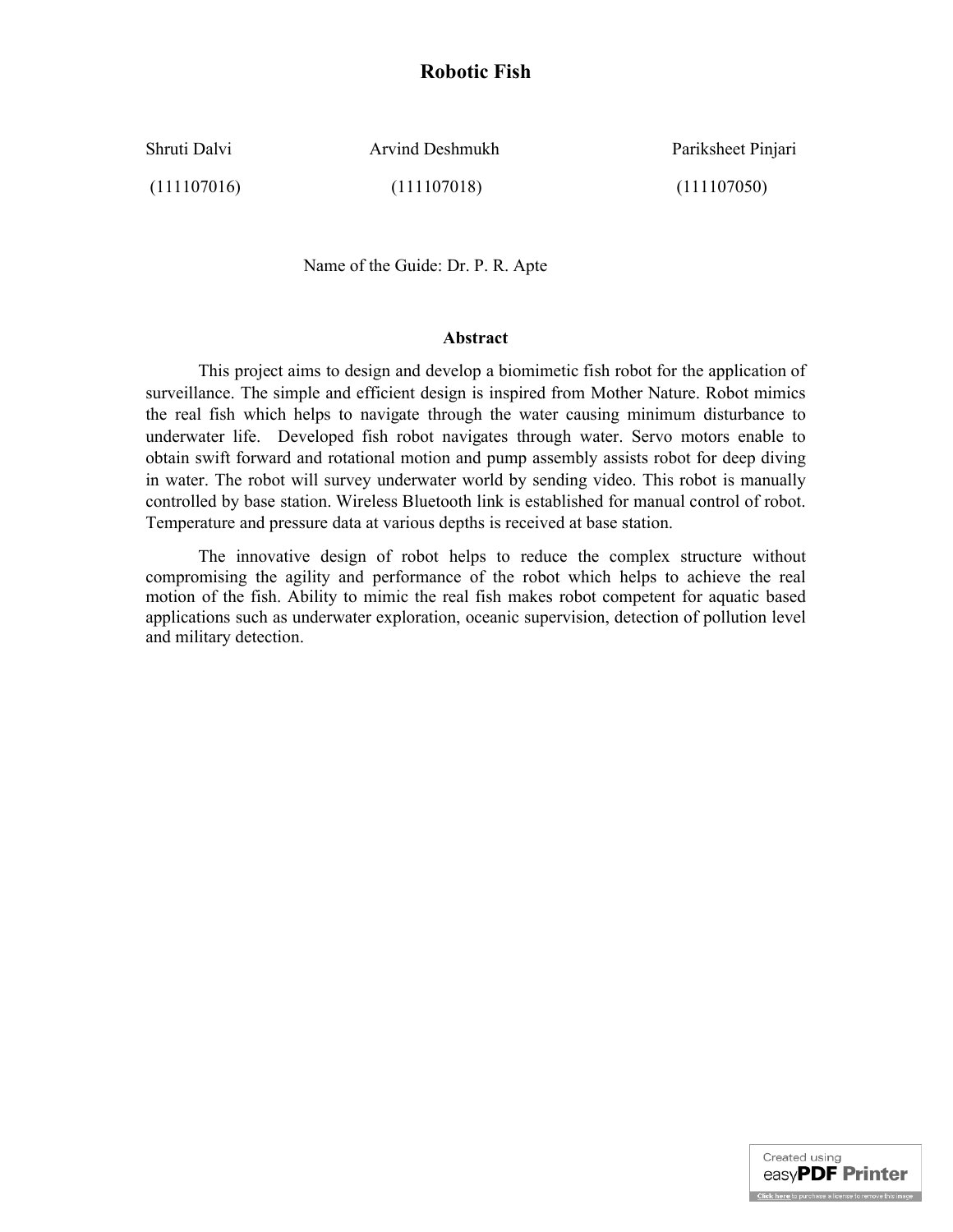# **Smart Embedded Electric Meter Based on Zigbee Communication**

Name of Students:

Nilay R. Banginwar Nishant R. Banginwar Omkar P. Swami 111107003 111107004 111107066

Project Guide: Dr. R. A. Patil

## **Abstract**

The project is about designing an embedded electric meter based on Zig bee data acquisition. We want to build wireless data acquisition system based on processor and zig bee chip in the embedded electric meter which can reduce the human efforts of taking readings. This system, which is comprised of Zig Bee network has many important advantages such as low cost, low power consumption but low data rate. Furthermore, the system is simpler, integrated, anti-interference, stronger mobility and practicability. The system dedicates to automatic meter data collection and energy auditing and management.

We can implement pre-paid or post-paid electricity supply service. Company can charge at different rates based on the data acquired by the meter, during peak hours and rest of the day.

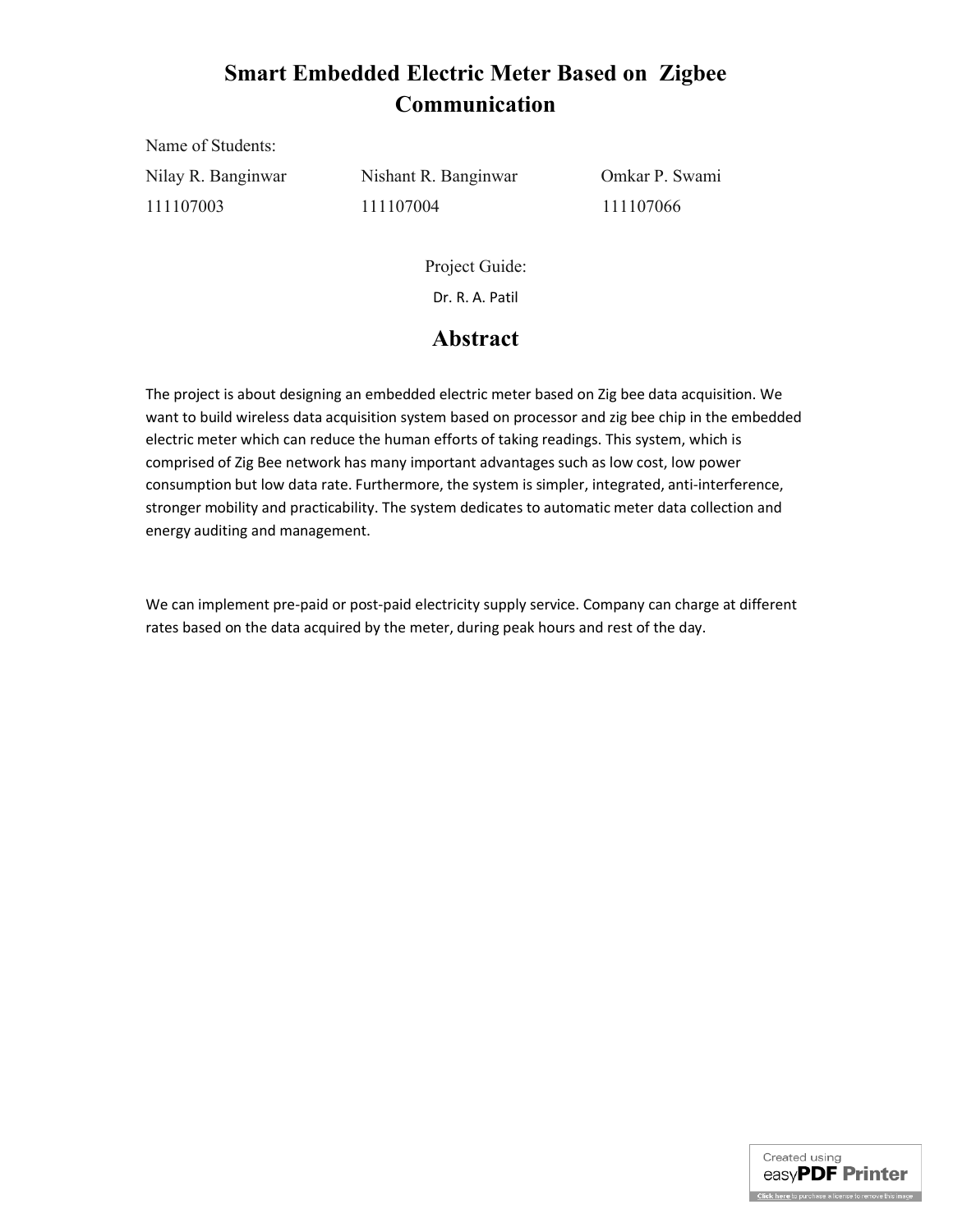## **Vehicle Tracking Using GSM and GPS**

| Tushar Rathod | Sanchit Jadhav | Prathamesh Zade |
|---------------|----------------|-----------------|
| (111107052)   | (111107056)    | (111107070)     |

Name of the Guide: Dr. P. R. Apte

#### **ABSTRACT**

The Best statement for our project is

"Design and Develop a Vehicle Tracking System using GSM and GPS to reduce human effort & increase security."

`The main aim of this project is to offer an advance security system in automotives, , a GPS module, a GSM module and a control platform.. The other modules transmit necessary information to users and help to keep eyes on cars all the time, even when the car is lost.

In modern world, many new techniques such as biometric recognition technique, image processing technique, communication technique and so on, have been integrated into car security systems. At the same time, the amount of accident of cars still remains high, specially, lost. Traditional car security systems rely on many sensors and cost a lot. When one car is really lost, no more feedback could be valid to help people to find it back.

This system prototype is built on the base of one embedded platform ARM 7 which controls all the processes. Experimental results illuminate the validity of this car security system.

Vehicle tracking system can inform us location, speed and route travelled by vehicle using GPS and that information can be transmitted by GSM Modem to any remote location.One can create web application that provides you exact location of target and its moment.The system uses GPS and GSM moduleIt is interfaced with microcontroller in vehicle.It collects data from GPS and transmit data using GSM.It includes the hardware part which comprises of GPS, GSM, microcontroller16x2 LCD and software part is used for interfacing all the required modules and a web application can be developed at the client side.Main objective is to design a system that can be easily installed and to provide platform for further enhancement

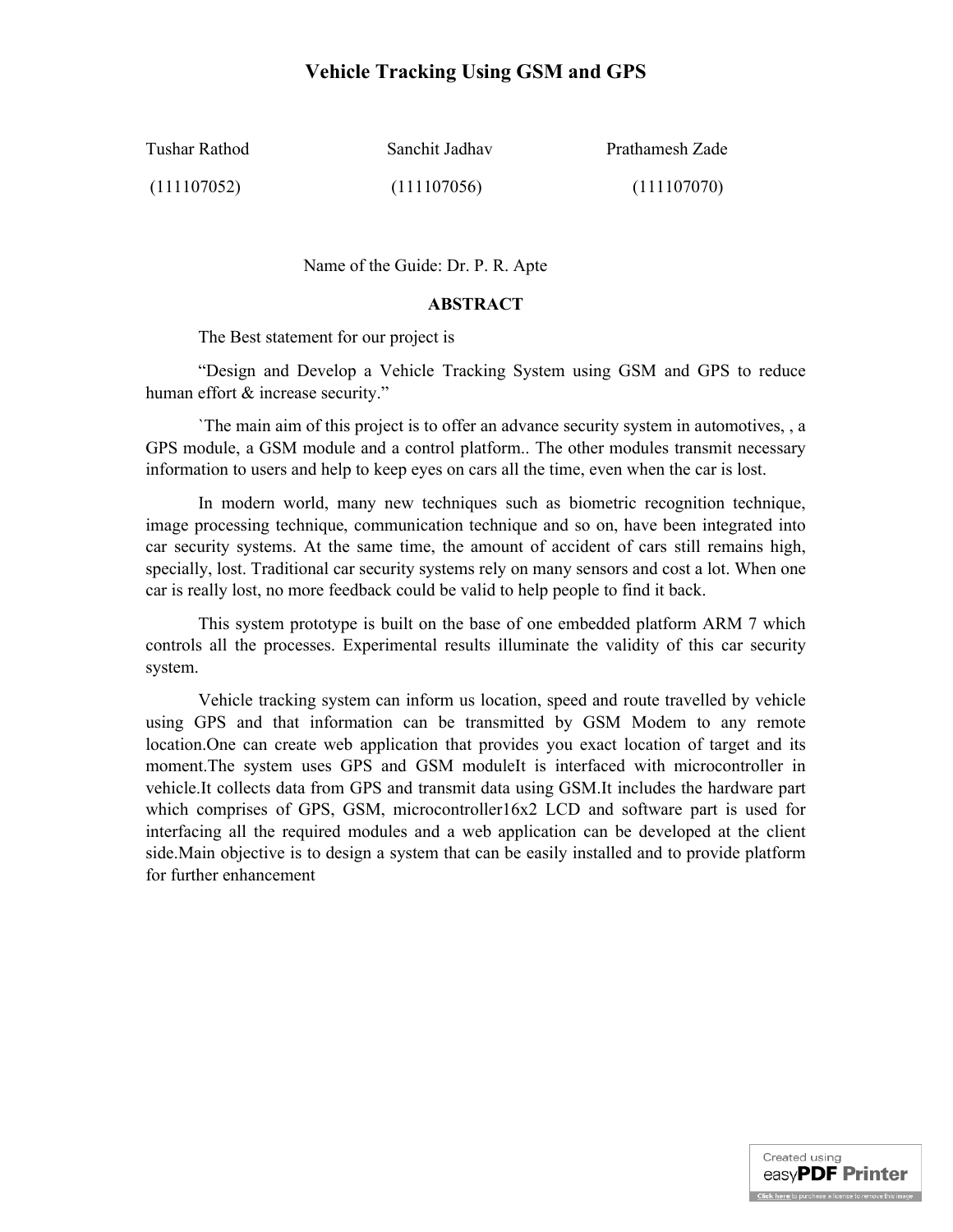## **Solar MPPT charger**

. Sneha B Jadhav Viren V Pardeshi Shraddha Suralkar (141207004) (141207007) (141207011)

Name of the Guide: Mrs. Vanita Agrawal

# **ABSTRACT**

In this 21<sup>st</sup> century, increasing energy demands and energy crisis are two contradictory things exist together. Two of the solutions for it, from an engineer's prospective are: Efficient use of available energy sources and use of renewable energy sources or combination of both.

Our project, Solar MPPT charger is inspired by this idea. Use of renewable energy resource, solar energy along with MPPT i.e. Maximum Power Point Algorithm to use it energy efficiently.

We compared various algorithms of MPPT, and chose Fuzzy logic algorithm. We implemented our algorithm in VLSI kit (Spartan xc3s500e), because of its high performance features.

Our project investigates in detail the concept of Maximum Power Point Tracking (MPPT) which significantly increases the efficiency of the solar photovoltaic system. It extracts maximum obtainable solar power from a PV module and uses the energy for a DC application.

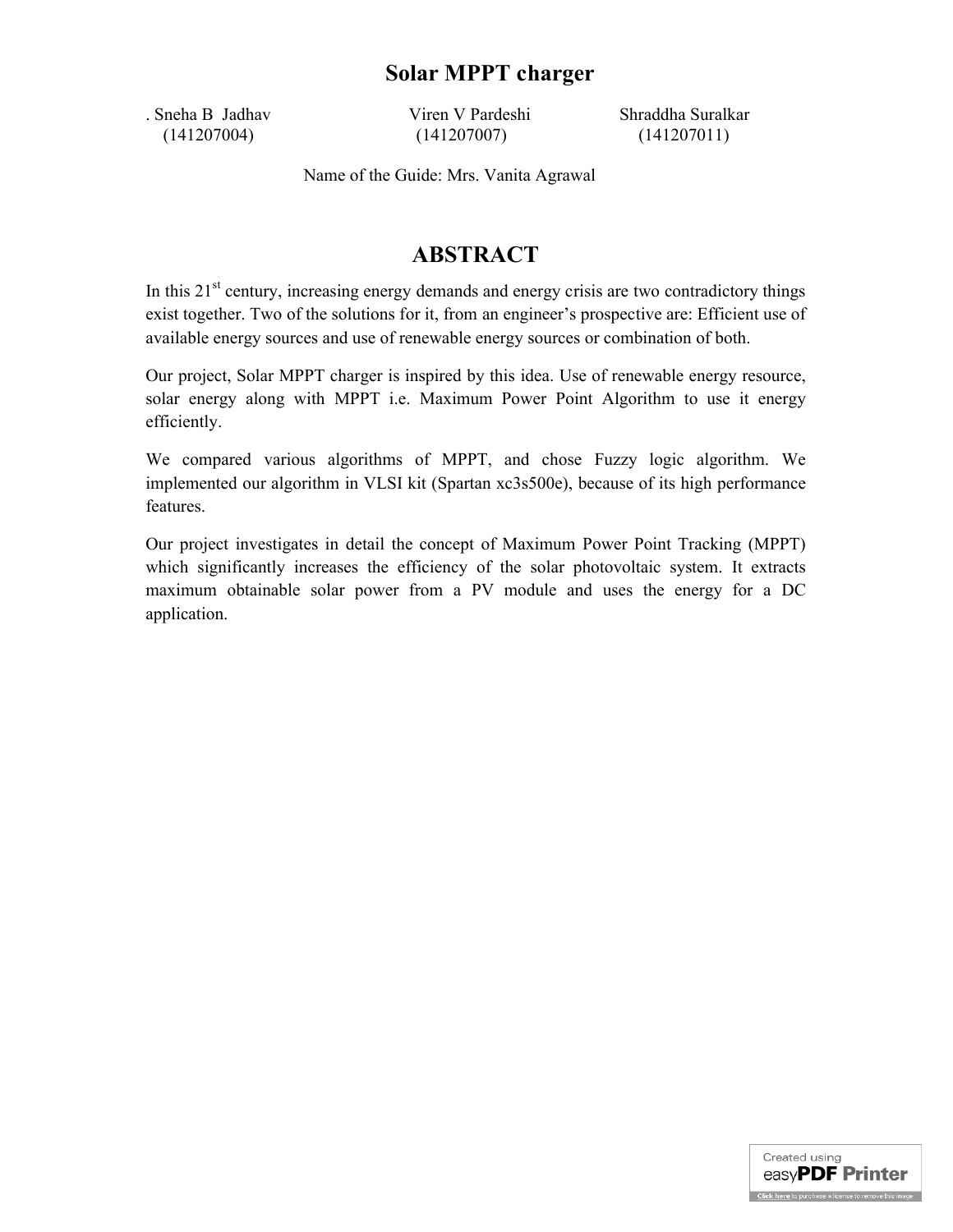## **Intelligent Stick for the Blind**

Namrata Gannu Prateek Gholve Akash Jadhav (111007068) (111007034) (111007046)

Name of the Guide: Mr. Swapnil Mali

# **ABSTRACT**

It is not difficult to conclude that the lives of blind people can be quite challenging. For them, it may not be easy to carry out daily activities, such as going to the kitchen, bathroom or finding their bedroom. It can also be challenging for them to operate appliances or figure out if they are safe in their current location.

This project allows blind patients to go to their desired location through voice guidance. The blind person would set a destination using passive RFID tags, and would navigate based on the working and voice guidance of the device.

The device also offers benefits such as detecting fire, or power failure, and reports this to the patient so he/she can find safety.

Using this device, we hope that the lives of blind patients become easier, and we can make a positive impact on the society.

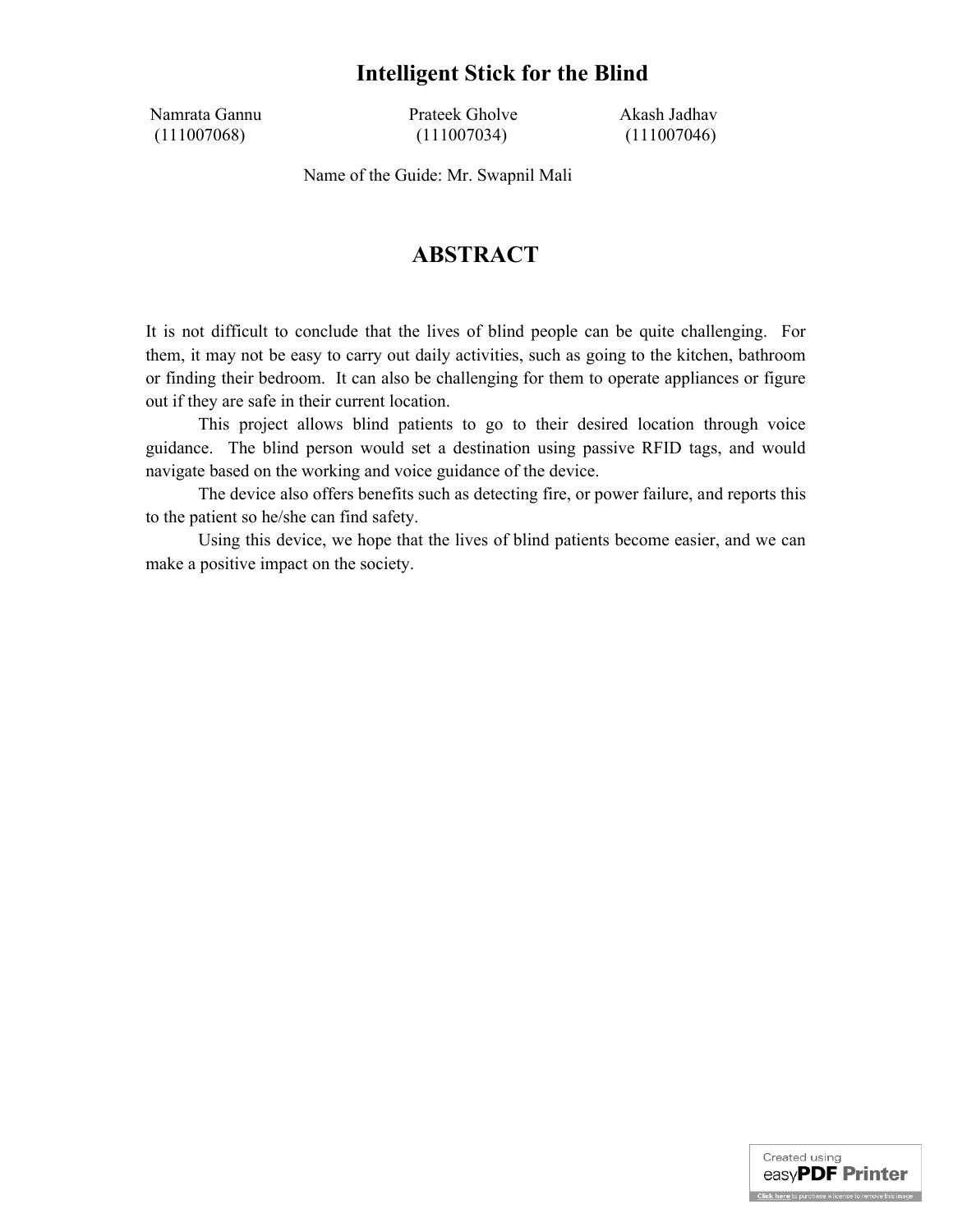# **ANDROID BASED FACE AUTHENTICATION FOR DATA HIDING USING STEGANOGRAPHY**

Kasturi Chopade Khushboo Kuchhal Shweta Nivdange

(111107013) (111107035) (111107045)

Guide :

Dr. Ms. S. P. Metkar

## **ABSTRACT**

In today's world the threat to hacking of sensitive information of an individual has increased. So, incidences such as stealing of money, online frauds are augmented. And thus security of such sensitive data has become an important issue.

The essence of the project lies in the fact that, the internet is forever. Once information is on the internet, it can be accessed illegally without authentication by anyone with the knowledge of how-to and proper skills. The same can be said about all electronic media. Hence, it is necessary to use preventive measures against such attacks. Moreover, most of our identification documents such as Aadhar card, voter card, PAN card as well as banking & financial documents such as credit card, debit card, account information have huge amounts of sensitive & vital information which must be remembered yet should be kept safe i.e. It is advised not to write passwords and sensitive information on paper or electronic media. This presents a dilemma as how does a User easily remember  $\&$  access information yet not store it anywhere.

The project proposes a solution in form of an Android Application. This Android Application can be used to store personal sensitive information such as bank account, credit card details, and passwords and PIN details. Also it can be used to save long numbers which are difficult to remember such as Aadhar Card number, bank account details, credit card numbers, email id, sensitive confidential information. This project intends to hide information from naked eye and provide Biometric Authentication to access that information.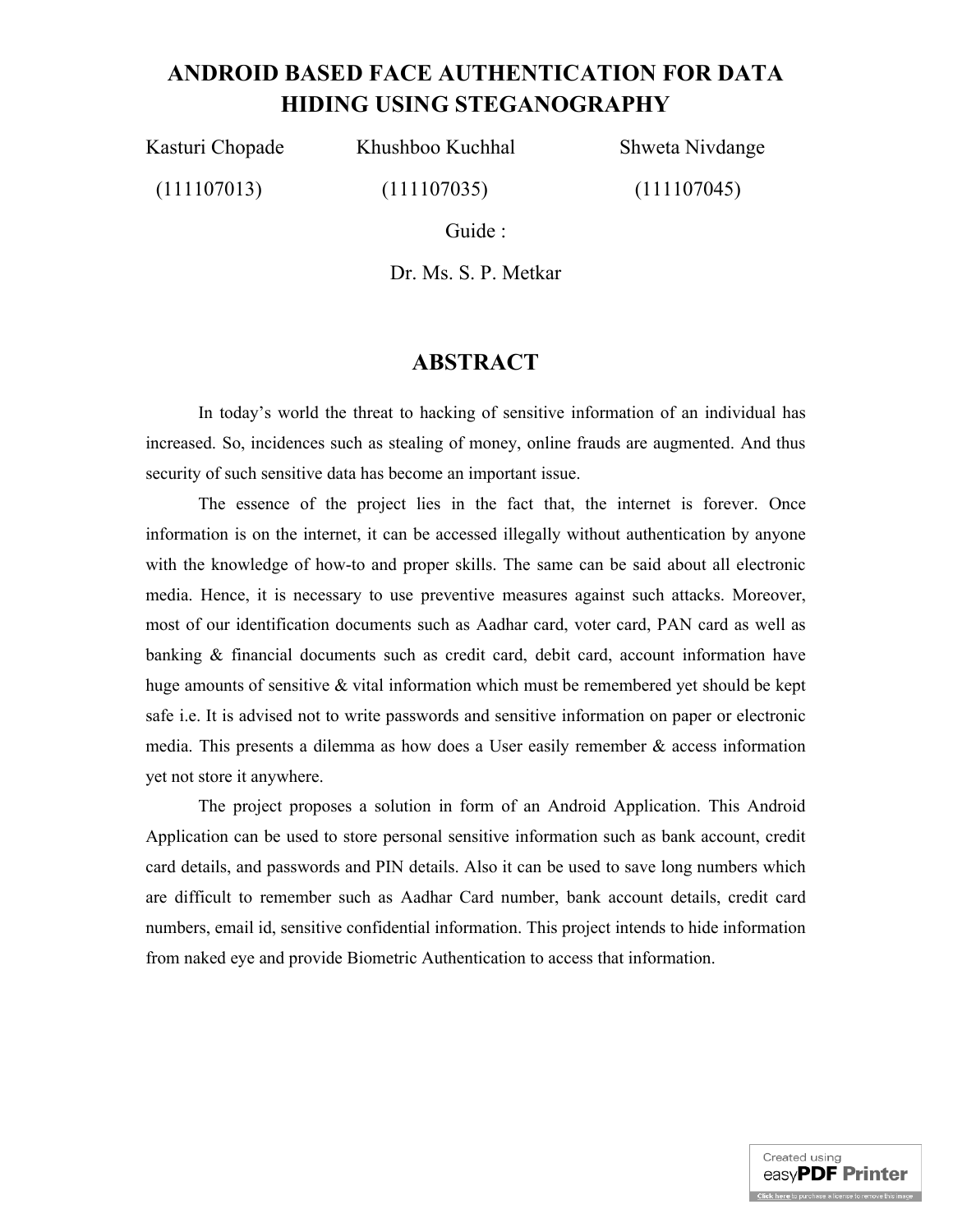## **USE OF COMPUTER VISION TECHNIQUES FOR CONGESTION DETECTION**

Pallavi Bhagyawant Apeksha Chipade Pratiksha Khade

 $(111107006)$   $(111107011)$   $(111107031)$ 

Guide:

Dr. Vibha Vyas

#### **ABSTRACT**

A system using Computer Vision Techniques for tracking and providing early information of hazardous locations in huge gatherings is the need of the hour as the number of video streams generated outnumber the personnel watching them. This system is based on optic flow estimations and detects sequences of crowd motion that are characteristic for devastating congestions. Initially, the temporal features of the scenes are extracted using Motion History Image (MHI) technique. This involves the weighed subtraction of consecutive frames of the video stream. Then the Optical Flow (OF) vectors are calculated for each MHI image. For optic flow computation, Lucas-Kanade method is employed to determine the optical flow vectors. Segmentation of video sequences is done and optic flow is determined for respective segments. A threshold optic flow is chosen in such a way that the tracking of congested area in video is easily done by comparing it with respective segment's determined optic flow values. Finally, location of crowd congestion is presented that helps in taking further protective measures to handle unusual events.

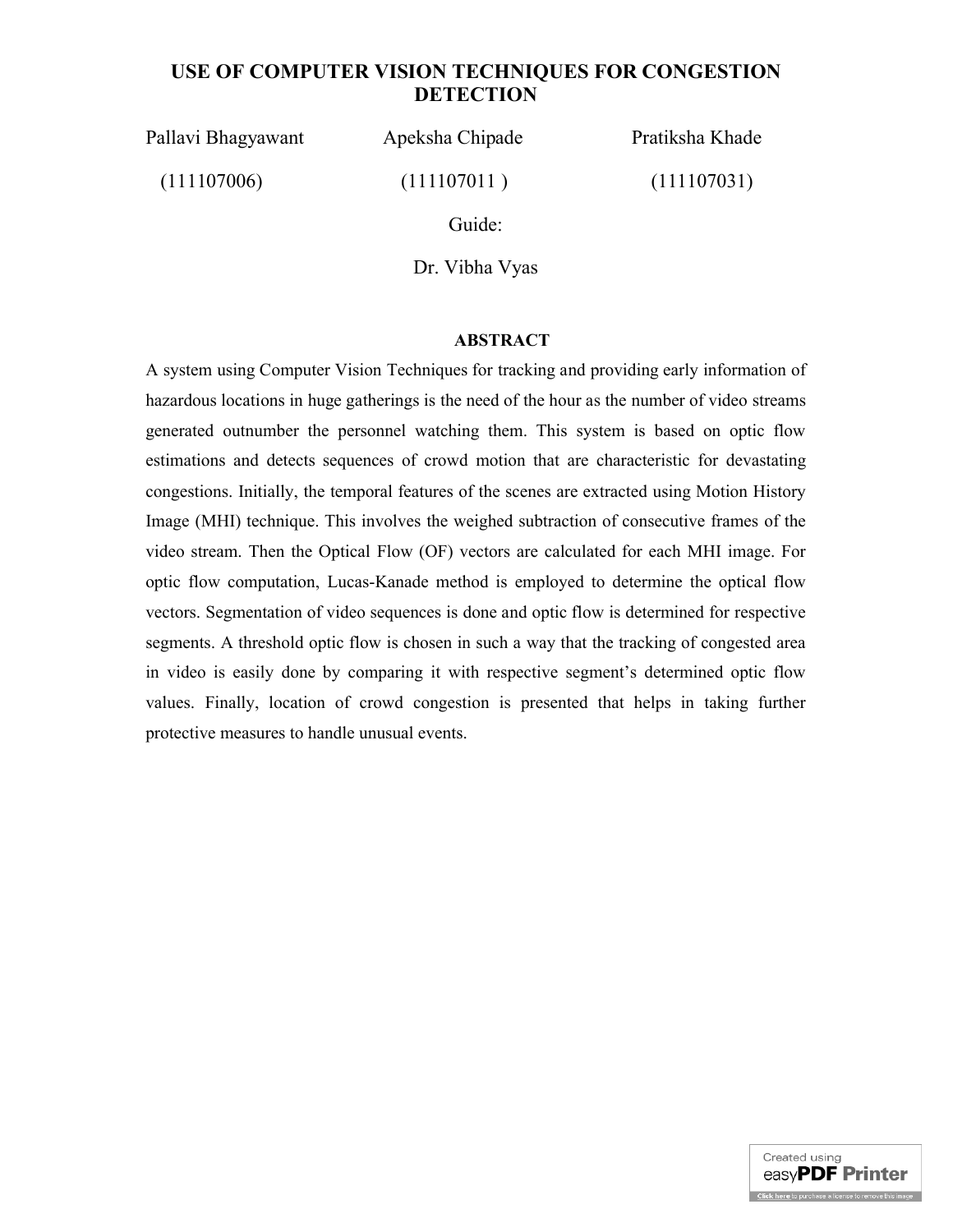# Xerobot

111107020 111107017 111107032

Pankaj Gabale Mihir Deshingkar Rahul Khedkar

Guide: V.N. More

#### **INTRODUCTION**

The objective of XEROBOT is to have a robotwith task learning ability for industrial application as well as household purposes which will learn from human actions. For multitasking of the robot there are multiple ways to make them use for various activities by programming them or by attaching them with different hardware.

There are several categories of robots depending upon their usages like industrial robot, household robot, Military robots etc. who may need continuous monitoring and special programming depending upon their usage. While in industrial purposes industries depending upon the various task to carry out industries invest lots of money on these robots. While cost for one robot will be in the range of \$1000 to \$100,000.

Though spending these amount of money they still get their robots bounded for one task only. Even in military purposes also the robots will be bounded or available for only one military task. There have been approaches for the multitasking robots but they need intensive task specific programming. These robots costs above \$1mn, which is subsequently not for serving the purposes of small scale business.

XEROBOT is an exception for all these things because of its easy usages. It traces the activity of the host and perform the same. It will also save the activities. Though it may use lot many sensors it will not cost more than \$2000. It will be storing the activities done and can perform it asked at any time to perform.

XEROBOT requires the basic initial programming which will be done by the manufacturer. After that it will be fully depend upon human body movements and tasks. It does the activity in proper manner as it is performed by the user. The main feature of XEROBOT is it can easily be switched from one usage to other. If one is using the simply household robot then he will be able to switch it directly to military purposes just by providing more strength, increasing the storage and more capabilities.

The main features of XEROBOT systems are:

- 1. Utilizes the minimal possible hardware
- 2. Human action tracking and decodes that
- 3. Higher processing power with ability to switch
- 4. Usable for small scale business or within range

The device will be helpful for users even if user is not present there through wireless communication between users PC and the main controller provided on the robot. It can also accept the commands through WI-FI connectivity (if provided). Thus XEROBOT gives the futuristic approach towards the robot manufacturing and their usages.

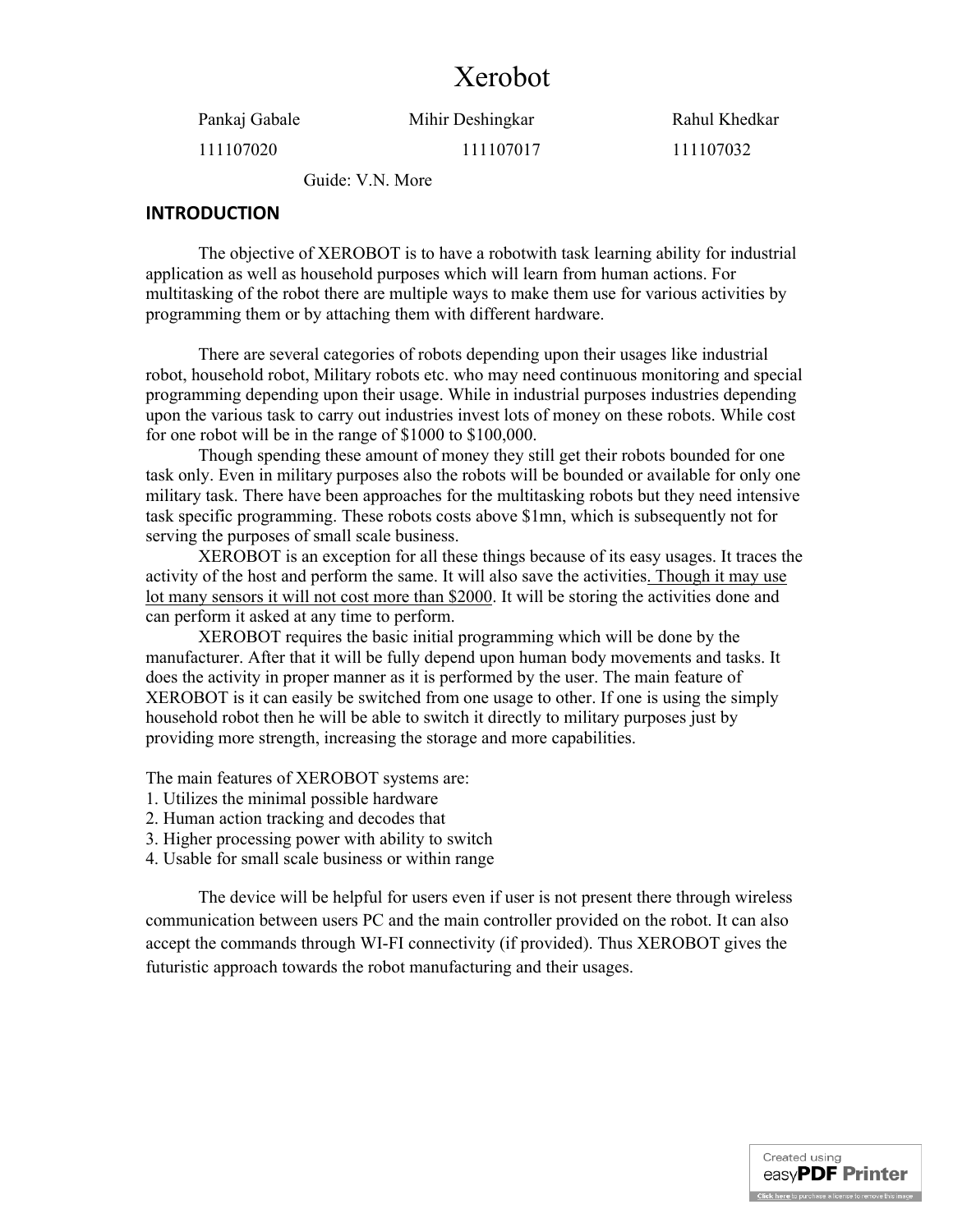## **Automatic Parking Lot Management System**

Ajay Wavhale Sachin Telgote Prasad Ghodke

 $(111107068)$   $(111107067)$   $(111107023)$ 

Guide:

Mr.P.P.Tasgaonkar

# **ABSTRACT**

We are proposing a new system for automated parking and fare collection. 'Automatic parking lot management' which is having advantages such as no need of manpower, errorless traffic and fare calculations, database creation.

The utilities and government continually look for improved methods to support their day to day operations as well as monthly operations, which include: Providing quick update on vacant parking place, customer interaction in peak traffic hour giving a parking place to customer, performing Monthly/daily billing reads, implementing time of using billing etc.

 Using this system all methods can be implemented. We can have above problems taken into consideration. We can have prepaid or post-paid connection as required by customers. Advanced parking management systems include elements from traditional traveller information systems, as well as specialized parking management applications. Advanced parking management systems functions mainly in venues like airports, central business districts and transit park-and-ride locations. The system examined in this study provides directional and space availability information to patrons as they proceed to the parking facility.

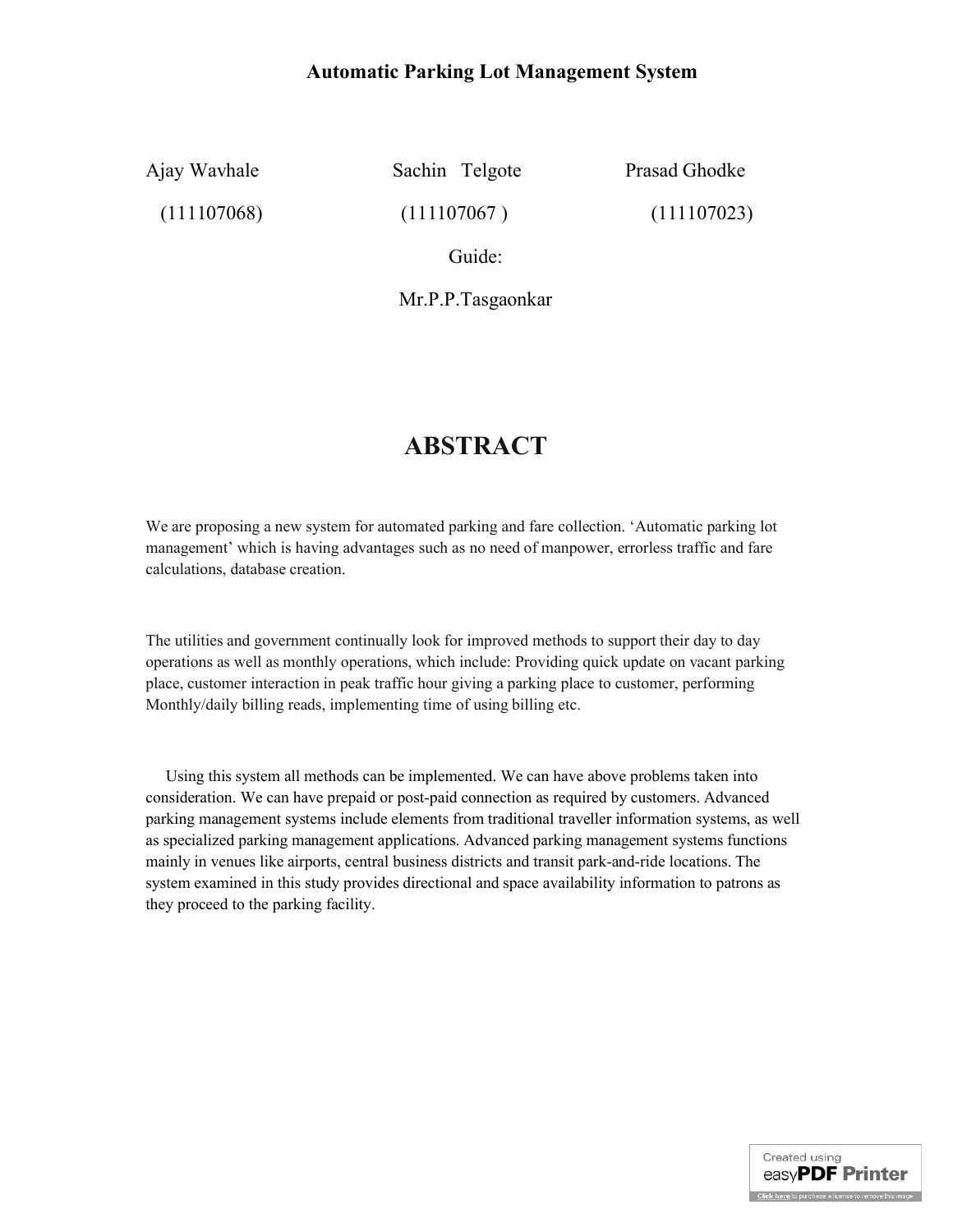## **Traffic Signal Control Using RF and Data Transfer Using GSM For Ambulance**

Chame Sneha Shinde Sachin Shingade Ramesh

 $(111107009)$   $(111107055)$   $(141207009)$ 

Guide:

Dr. R. D. Joshi

### Abstract

The road accident in the present era is increased to greater extent. The loss of human life due to accident must be avoided. Even if each and every vehicle passing through the traffic has its own need, the prior importance is given to the Ambulance and other emergency vehicles which needs to wait longer time on the traffic thereby increasing the probability of risk .Transportation of a patient to hospital in emergency seems quite simple but in actual it is pretty difficult during peak hours. Optimum utilization of the time after an accident is actually the golden hours as a measure of effectiveness of an emergency response service provider system. Recovery action should be taken immediately.

So our project aims to provide a smooth transport of the ambulance in the traffic area. With the help of Radio Frequency and GSM technologies we can design a smooth traffic system for the ambulance. The system will identify the arrival of the ambulance and will provide the free path, done with RF technology. The GSM modem will help ambulance to communicate with the hospital.

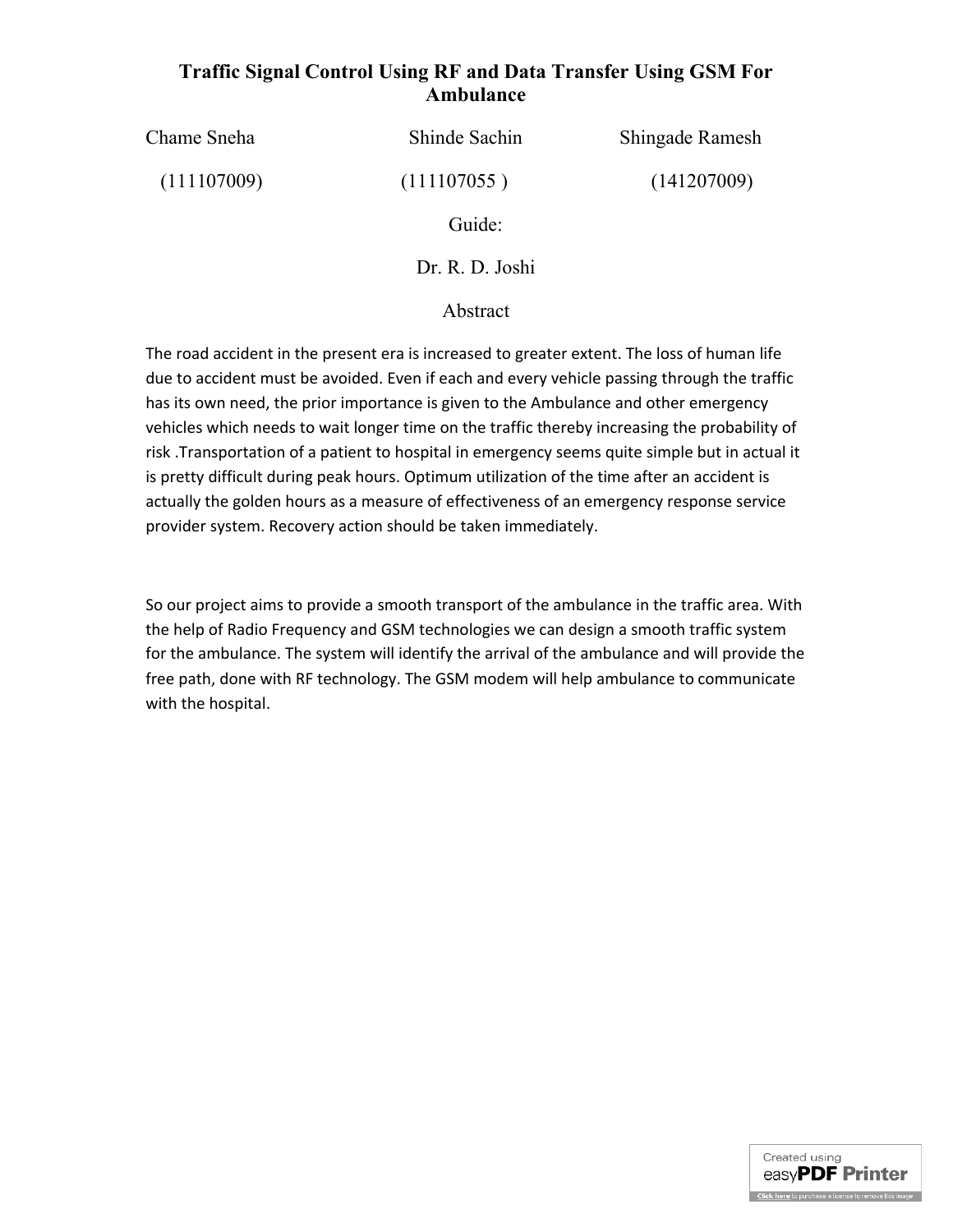# **Accident Prevention by Drowsiness Detection**

VrushaliLokhande Anjali Mondhe Prachi Singh (111107038) (111107043) (111107076)

# **Guide Mrs. Vaishali V. Ingale**

# **Abstract**

India has highest number of deaths due to road accidents. It is estimated that 10-30% accidents occur due to drowsy driving or driver fatigue. Under monotonous conditions drivers generally fall asleep which deviate their focus from the road. Such situations many times result into accidents which can be fatal. The presented work will help in promoting human and vehicle safety.

Various measures like vehicle based, behavioral and physiological can be used for detection of drowsiness. Physiological measures like ECG provides earlier detection of drowsy condition. Driver's drowsiness detection based on biological signals is being studied in preventive car safety. Autonomous Nervous System (ANS) activity, which can be measured non-invasively from the Heart Rate Variability (HRV) signal obtained from surface ECG, presents alterations during stress, extreme fatigue and drowsiness episodes. In such drowsiness conditions, indications are given to awaken the driver.

Here we present both software and real world hardware implementation to solve the discussed problem. Software implementation involves use of data from various sources including authorized sources like Physionet $[10]$  where databank is available and comparing the obtained results from the expected results. Hardware implementation utilizes gel-free, non-contact EPIC sensors that capacitively couple to the skin. These sensors along with amplifiers and A/D conversion circuits are used to continuously monitor the electrical signals of the heart. These captured ECG signals are then given to the signal processing system. By this we compare signals of the same person but at different time instants for computing Heart Rate Variability(HRV) in the form of LF/HF ratio along with Heart Rate and PNN50. When these values change beyond a certain threshold as compared to the initial then the driver will be alerted using an alarm system. Thus system helps in prevention of accidents.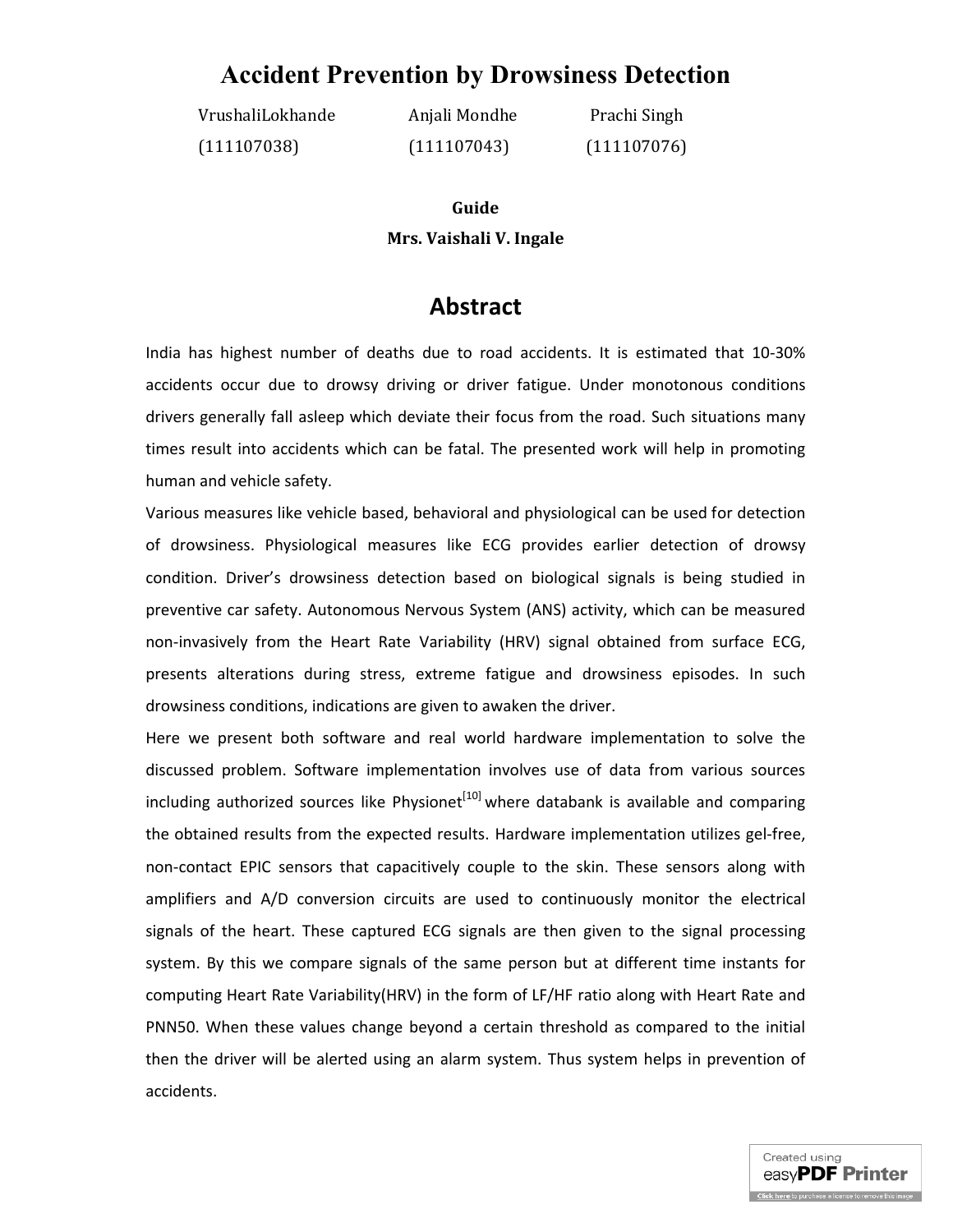# **Remote Security System**

**Ashwathy Menon Neil Chitnis (111107041) (111107073)**

**Guide** 

**Dr. Mr. R.A. Patil**

#### **ABSTRACT**

This project aims at building an efficient and simple automated home security and surveillance system. The setup is equipped with motion sensors that are able to detect the presence of motion and set off an interrupt to an Atmega16 microcontroller. A GSM module, connected to the same, is used to send an SMS via the 2G GSM cellular network and alert the home owner of a possible intrusion. In addition to this, this project also functions as a fire alarm, by making use of a temperature sensor that can detect sudden changes in the sensor. This, along with an SMS alert, is used to inform the home owner that there could be possible cases of a fire.

Keywords: Home Security, LCD Screen, Motion Detection, Fire Alarm System, ATmega16, IR sensors

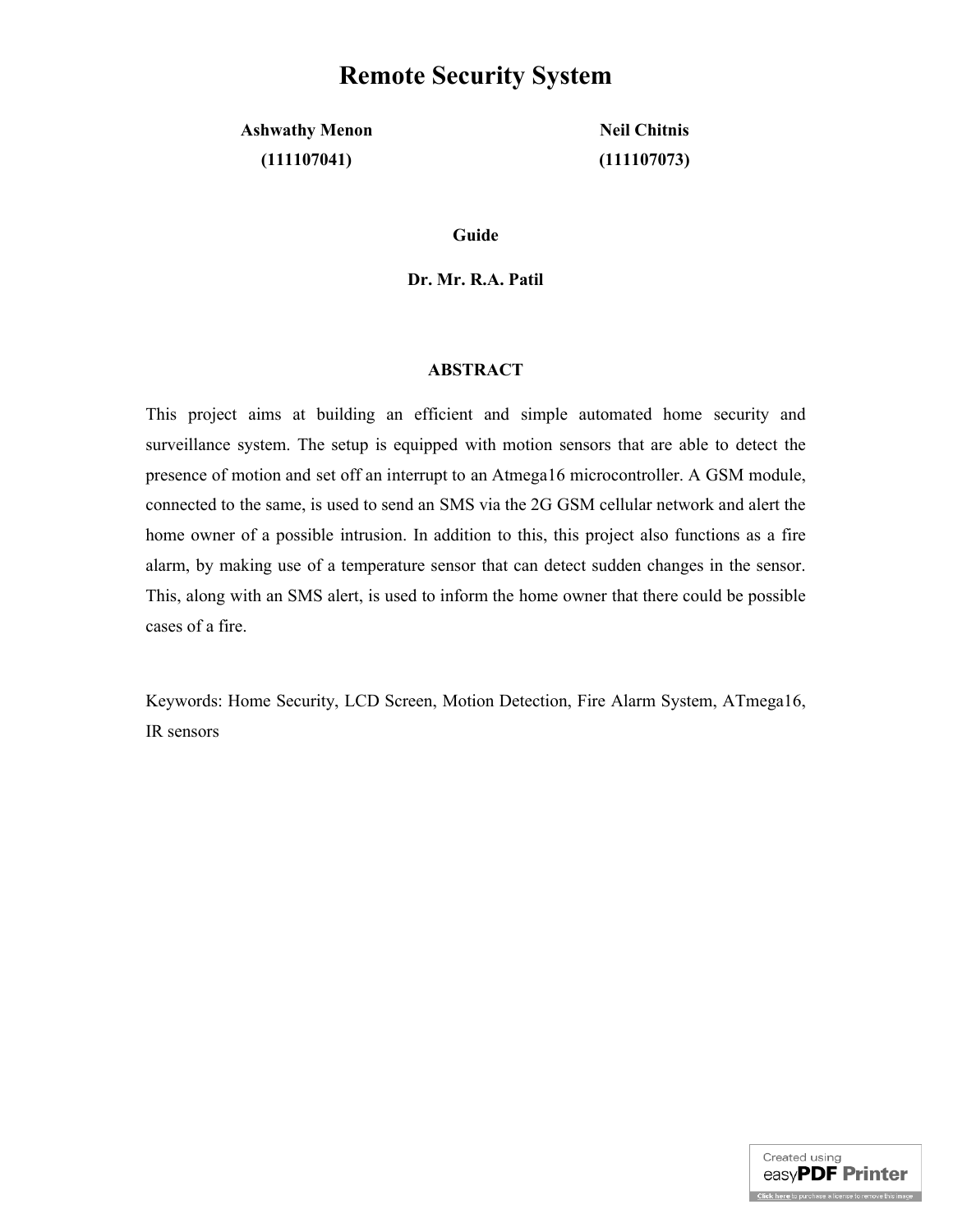# **WIRELESS WEATHER MONITORING SYSTEM**

(111107039) (111107049) (111107044)

Shital Machana Sonal Pawar Anuradha Nalage

**Guide**

Prof. S.G.Mali

#### ABSTRACT

In this 21st century, weather monitoring holds great importance and have uses in several areas ranging from keeping track of agricultural field weather conditions to industrial conditions monitoring. Weather monitoring would help in keeping track of different climatic behaviors including temperature, humidity and light intensity. Weather Monitoring System can be either wired or wireless one. In case of wireless communication, the connectivity will be more convenient and user friendly and weather monitoring would not require physical presence of the person at the location. Wireless communication is the transfer of information over a distance without the use of wires. The distances involved may be short (a few meters as in television remote control) or long (thousands or millions of kilometers for radio communications).GSM technology is the cheapest and the most convenient technology now being used for wireless communication. The wireless weather monitoring system basically requires few basic modules such as GSM module, display module, sensors and microcontroller module.

The main objective of this project is to develop a standalone modular weather station with a remote communication facility to capture and transmit meteorological parameters. An automated weather station is an instrument that measures and records meteorological parameters using sensors without intervention of humans. The measured parameters can be stored in a built-in data logger or can be transmitted to a remote location via a communication link. If the data is stored in a data logger, recorded data must be physically downloaded to a computer at a later time for further processing. Therefore, the communication system is an essential element in an automated weather station.

> Created using easyPDF Printer Click here to purchase a license to remove this image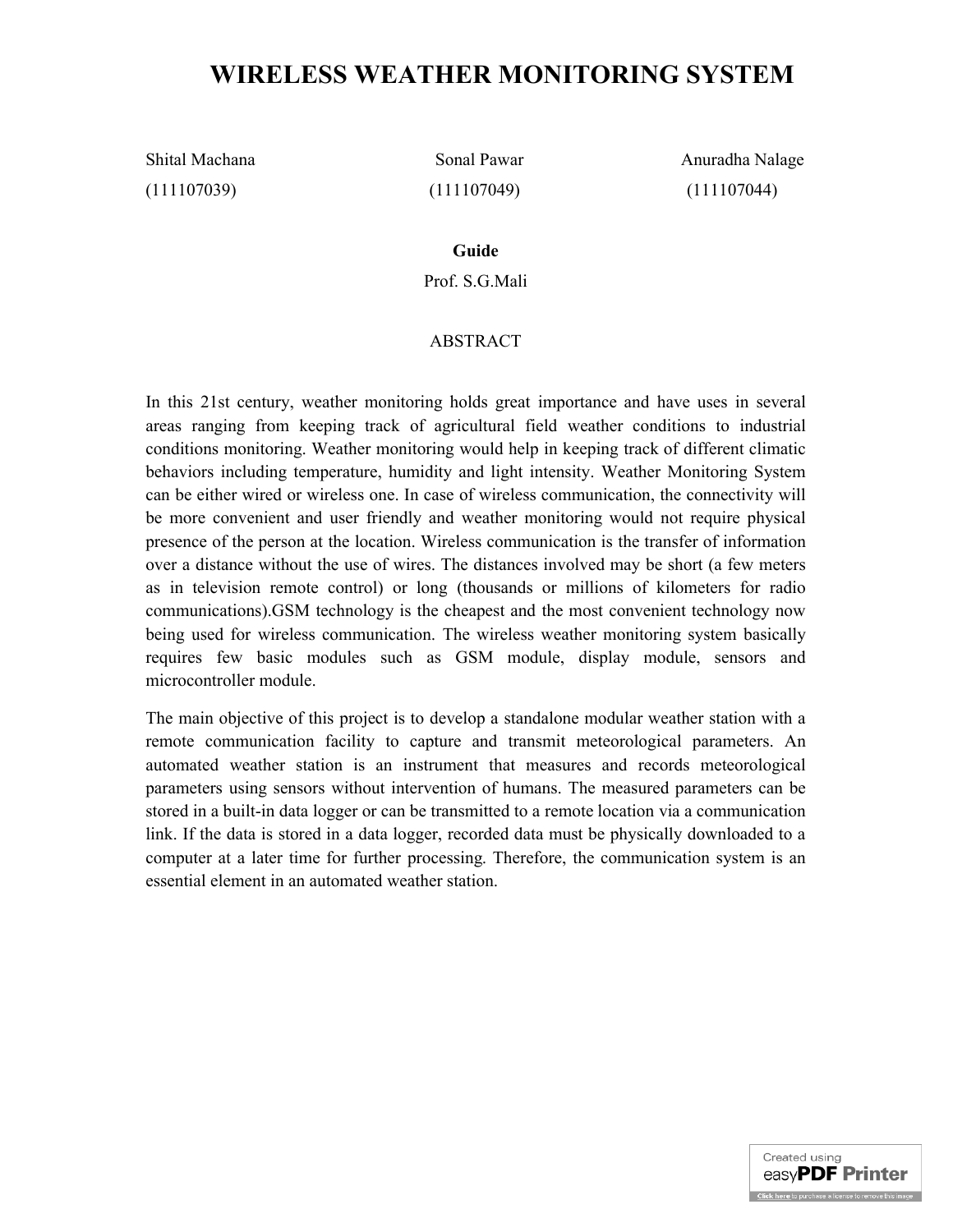## **VOICE OPERATED WHEEL CHAIR WITH OBSTACLE DETECTION**

PRADEEP KAWALE SANGEETA DHONE AMAN TAMRAKAR

(111107029) (141207003) (141207012)

Guide

Mrs.Yogita Vaidya

#### ABSTRACT

Power assisted wheelchair can be widely used as a mobility support for elderly and disabled people. But, some of the members of disabled community lack physical strength to control motion of wheelchair and find it difficult to operate a standard power wheelchair. To accommodate this population, we are designing a Voice Operated Wheelchair with Obstacle Detection (VOWOD). This facilitates users with obstacle detection, safe downhill road driving and speech controlled movement. VOWOD can be added to commercially available power wheelchairs with minimum modification. People with low vision are nearly 40% of the disabled community. For these people of any age, lack of independent mobility can manifest itself in a negative self-image. To overcome this problem VOWOD provides obstacle detection facility. Obstacle detection will help these people to travel independently, without anyone's help and will help them to pursuit their vocational and educational goals. Power wheelchairs have no braking system to suppress its velocity. It may lead to dangerous and fearful driving especially on downhill roads. Commercially available wheelchairs provide joysticks to control motion. But it requires physical touch to control motion and it's also costly. So, VOWOD provides intelligent system that can control itself on downhill road at cheaper rate. For lame people lacking soft motion of hands and legs, it will be difficult to control left- right turns of the wheelchair manually. To overcome this problem VOWOD provides speech controlled movement of wheelchair. So a simple voice command will turn wheelchair right or left. It will also help to stop the wheelchair with immediate effect.

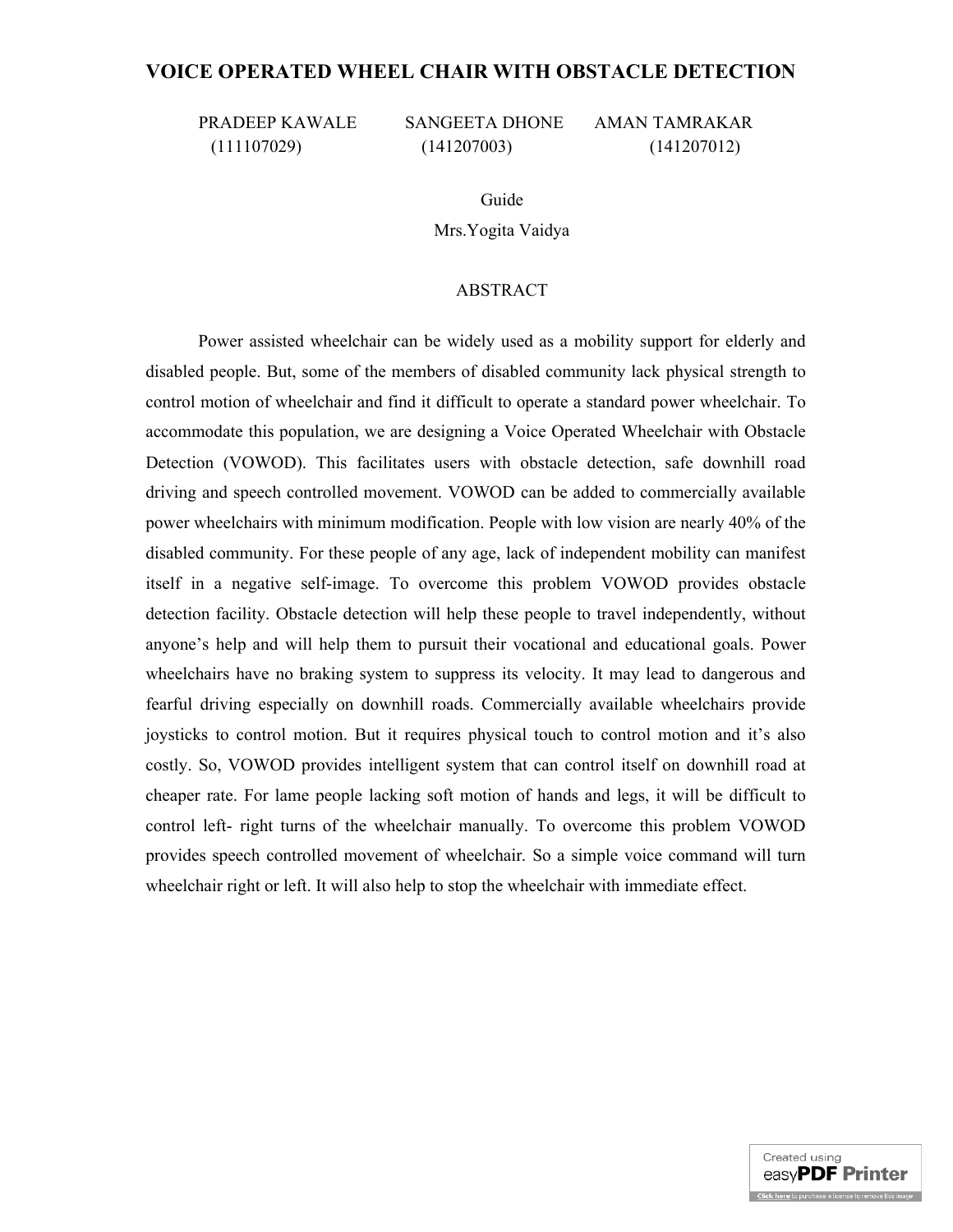# **ECG BASED BIOMETRIC IDENTIFICATION SYSTEM**

| Kinshuk Basu Chowdhary | <b>Shital Giram</b> | Arundhati Kulkarni |
|------------------------|---------------------|--------------------|
| (111107005)            | (111107024)         | (111107036)        |

A wide range of biometric traits are used in different security systems. The choice of trait depends upon the application at hand and more importantly, the reliability of the trait. The Electrocardiogram (ECG) is a universal characteristic, as the heart beat is a necessary sign of life, and it can be recorded with minimum inconvenience to the individual. The ECG, being a record of electrical currents generated by the beating heart, is potentially a distinctive human characteristic, since ECG waveforms and other properties of the ECG depend on the anatomic features of the human heart and body. Thus one may consider ECG as a human biometric characteristic.

This project aims to develop identification of system based on the ECG. This report has been divided into 10 chapters beginning with explaining the biometric characteristic of ECGs. In the later chapters, the system overview has been put forth followed by the processes of data acquisition, pre-processing, processing, and analysis carried out for identification. The ECG data acquisition has been done using 'Lifplot UNIQ' -an ECG device that reads and provides raw ECG signals as output. Pre-processing and post processing of the ECG signals has been done using appropriate filters to rid the signal off the noise and DC shifts in it. Analysis of the ECG signal mainly consists of the feature formation from the ECG signals. Features selected for this project were – features obtained from the fiducial points of the ECG signal and the principal components of the ECG signal. An identification algorithm has been developed where the principal components have been used as a supplementary feature along with fiducial features for identification. The implementation of this system on the Raspberry Pi has also been discussed. Finally, the results of the test runs carried out on the samples in our database have been provided.

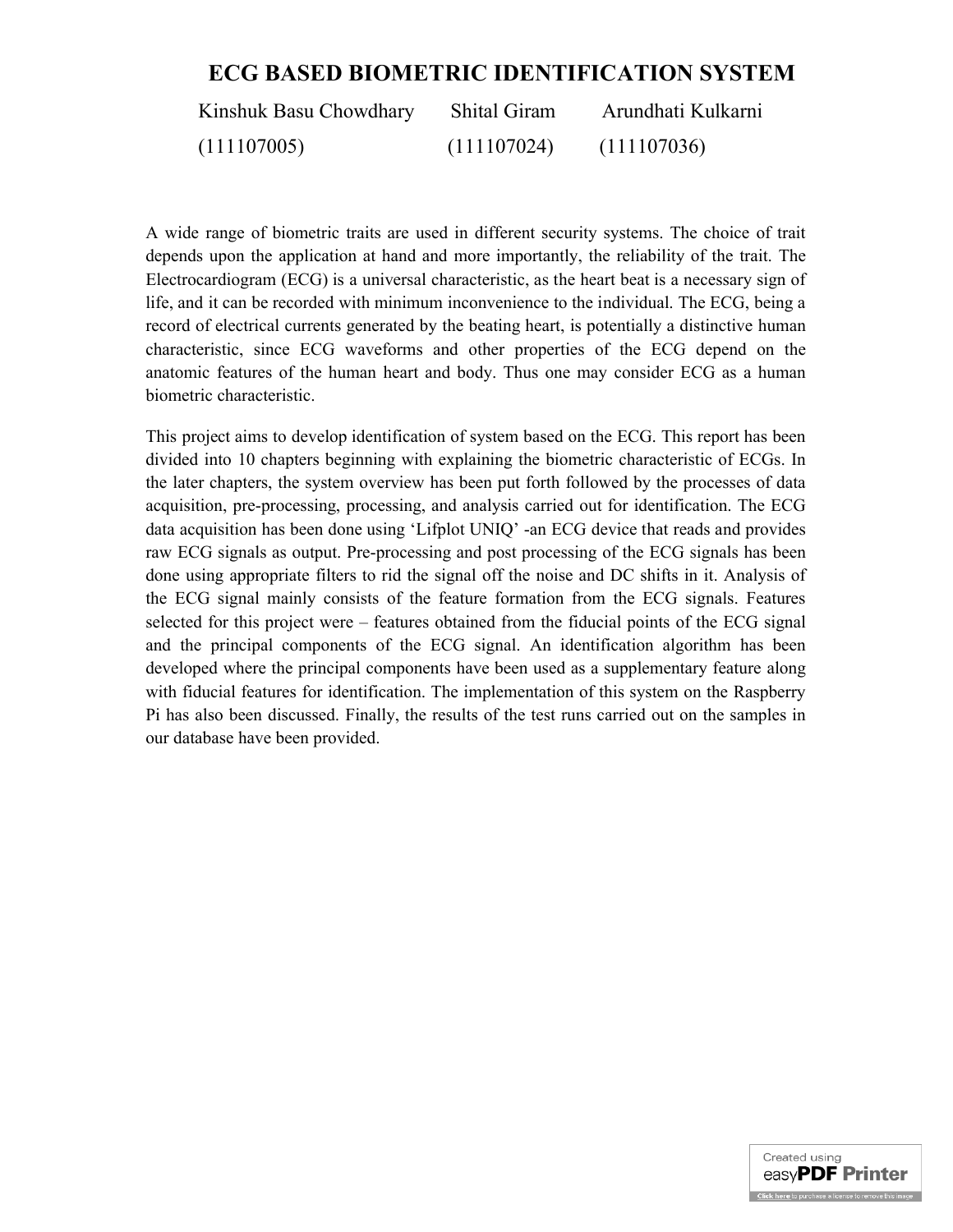# **Design and Development of Radio Frequency**

# **Weather Satellite and Ham Signal Receiver**

| Shimoli Shinde | Rupesh Lad | Ashwini Jambagi |
|----------------|------------|-----------------|
| 111107063      | 111107071  | 111107072       |

Guide: Dr. S. P. Mohani

#### Abstract:

Series of National Oceanic and Atmospheric Administration (NOAA) satellites broadcast weather images captured from space which are freely accessible on air. The satellites are active in Automatic Packet Transmission (APT) mode and transmit the frequency modulated data in coordinated VHF frequency eliminating the need of an uplink transmission. The bandwidth required for receiving these weather satellite signals is 40 kHz which is quite high compared to the bandwidth offered by most conventional receivers. Available sophisticated receivers provide numerous functionalities out of which many go unused for receiving weather signals. These extra features add up the cost of receiver rendering it unaffordable for most amateur radio operators and hobbyists. Cheaper versions of receivers with lesser functionalities are also available but these receivers provide lower bandwidth. The design of a receiver that makes a judicious trade off among the device parameters, to provide functionalities intermediate to these extremes, is the chief motivation behind the project. The device is a low cost, power efficient system interfaced with PC to extract data out of received RF signals. The received signals are converted to audio signals by the designed plug-in device which are then fed to computer wherein the software processes it to obtain a weather image. Sensitivity is a critical parameter in such receiving systems as compared to the one required for receiving signals transmitted by the Earth base stations. A wideband low noise amplifier (LNA) along with balanced demodulator has been used to enhance the sensitivity of the system. The novel feature of the design is the modularization of blocks and availability of various test points to readily evaluate the performance and debug the faults at every step. As the NOAA satellites are polar orbiting satellites and are available only for specific duration of day, it leads to underutilization of the hardware resource invested in receiver. Considering this underutilization, the project proposes a unique ancillary application of the receiver for monitoring VHF HAM band frequency.

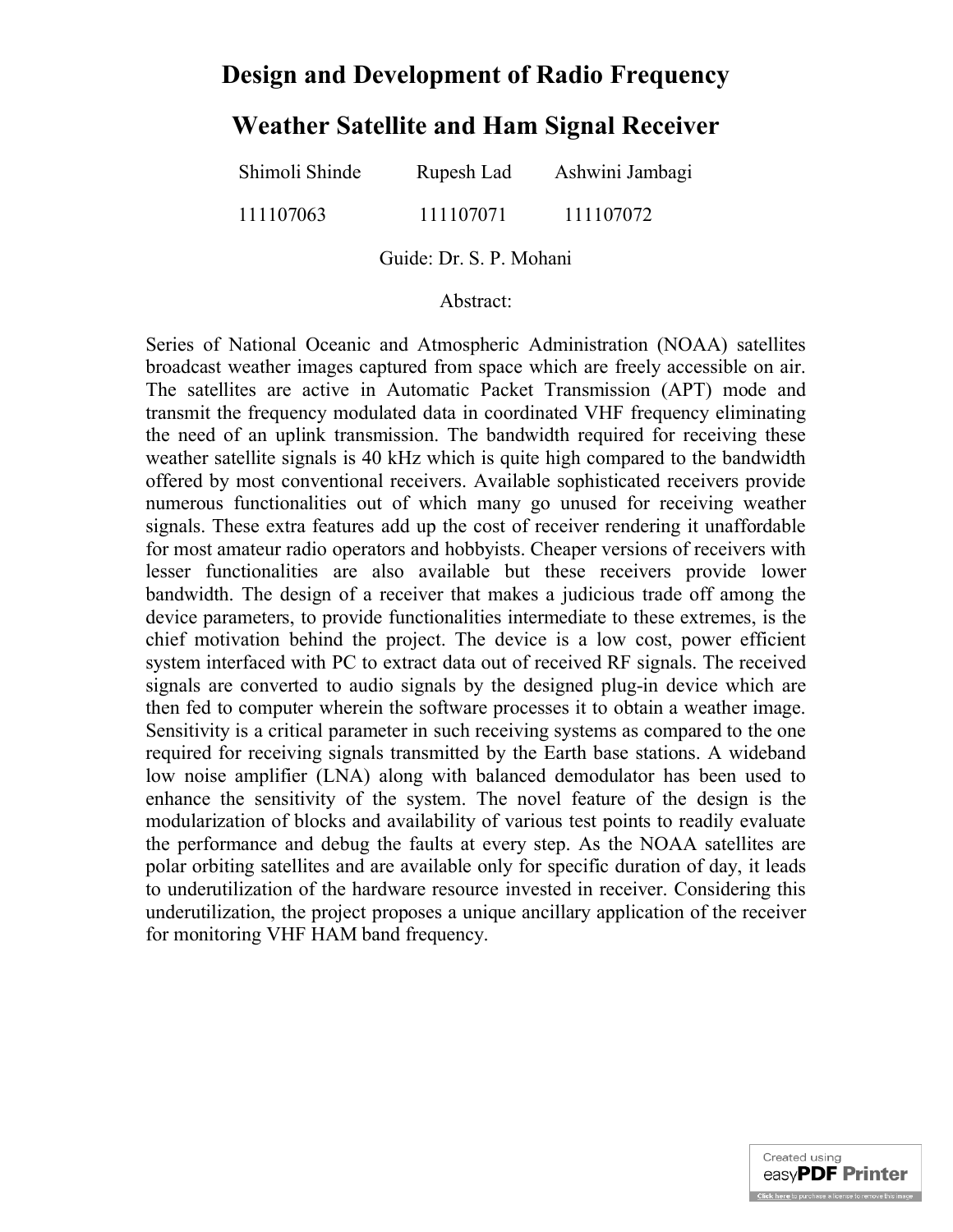# **AUTOMATED LOCATION TRACKING AND SOS TRANSMISSION FOR ACCIDENTAL VICTIM**

| Amar Raut | <b>Rohit Sangale</b> | Asawari Sawane |
|-----------|----------------------|----------------|
| 111107053 | 111107057            | 111107060      |

#### **Abstract:**

This project mainly aims at getting help for the accidental victims who have met an accident in some remote place and have no scope of getting help from the surroundings. This project discusses about how to detect a serious accident, and how to trigger the further mechanism on the detection of this accident.

The accident is firstly detected using a accelerometer ADXL335. The threshold of accident is set to be 2g. PIC4550 is used to compare this threshold acceleration with the accelerometer output. Inbuilt 10 bit ADC is used to convert the analog input of accelerometer to digital output.

On detection of accident, the PIC controller will trigger the Smartphone which will use onboard GPS and location services to extract the latitude and longitude of the victim. Also as GPS sometimes can't be very accurate so the system will also be having a separate communication module for pin point tracking of the victim.

This system is very cheap as accelerometers, controllers and RF modules are cheap. Also everyone now-a-days use a Smartphone (Android Smartphone) which increases the scope of this project.

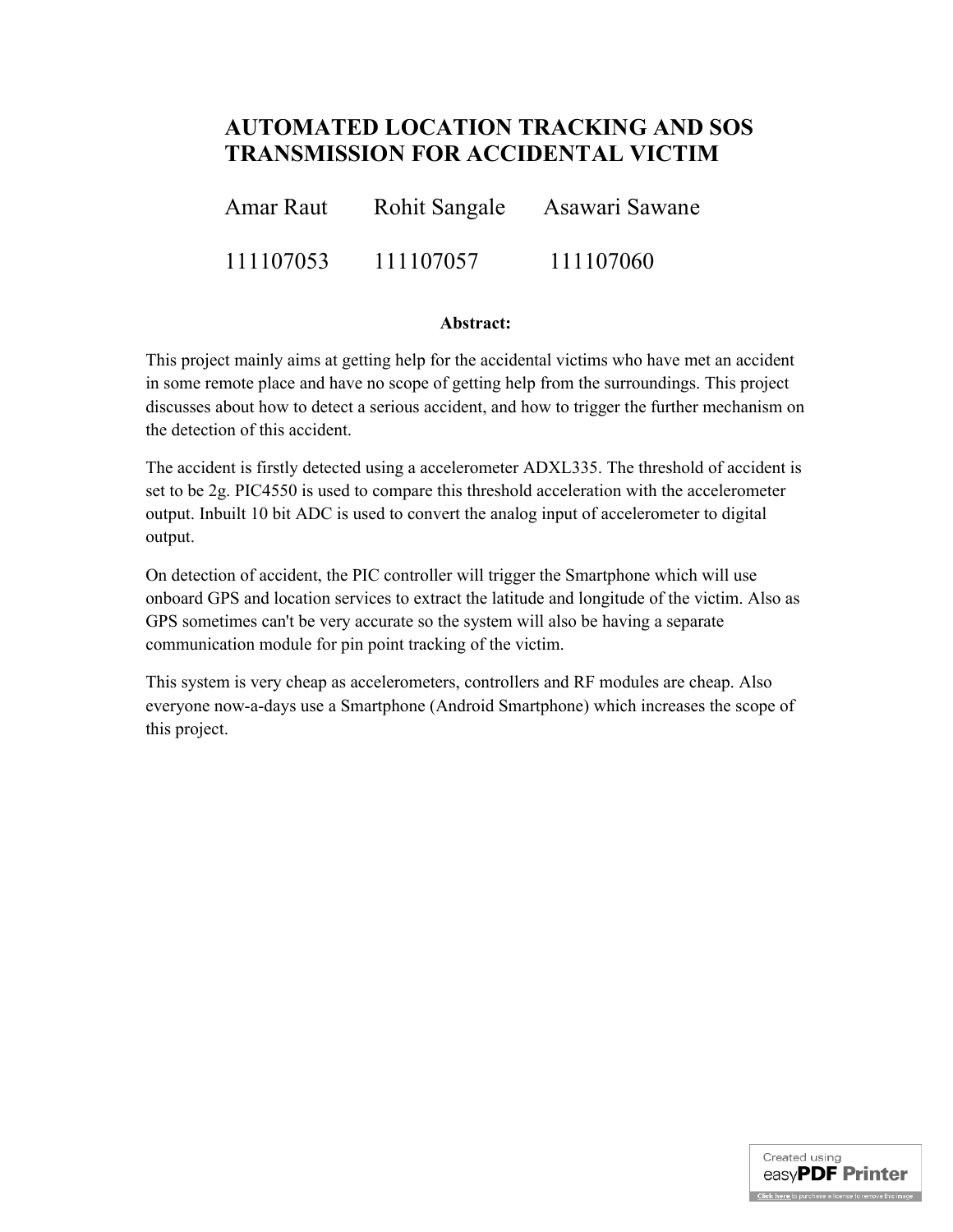# **DIGITAL WATERMARKING TECHNIQUES**

# **SANJAY GAWADE LINCY VARGHESE ASHMITA ROY 111107021 141207005 141207008**

## **ABSTRACT**

Internet evolution, along with the advancement of digital multimedia tools have create a major impact in making the storage and distribution of multimedia content a straightforward tasks. Thus security of multimedia contents becomes a vital issue and there is a need in protecting the digital content against counterfeiting, piracy and malicious manipulations. Digital watermarking is an evolving field that requires continuous effort to find for the best possible method in protecting multimedia content. Digital watermarking has been proposed as a viable solution to the need of copyright protection and authentication of multimedia data in a networked environment, since it makes possible to identify the author, owner, distributor or authorized consumer of a document. In this project, we have proposed an algorithm for copy write protection of digital images. We are embedding a certain piece of information ,technically known as watermark into an image such that the watermark can detected or extracted later to make an assertion about the data.

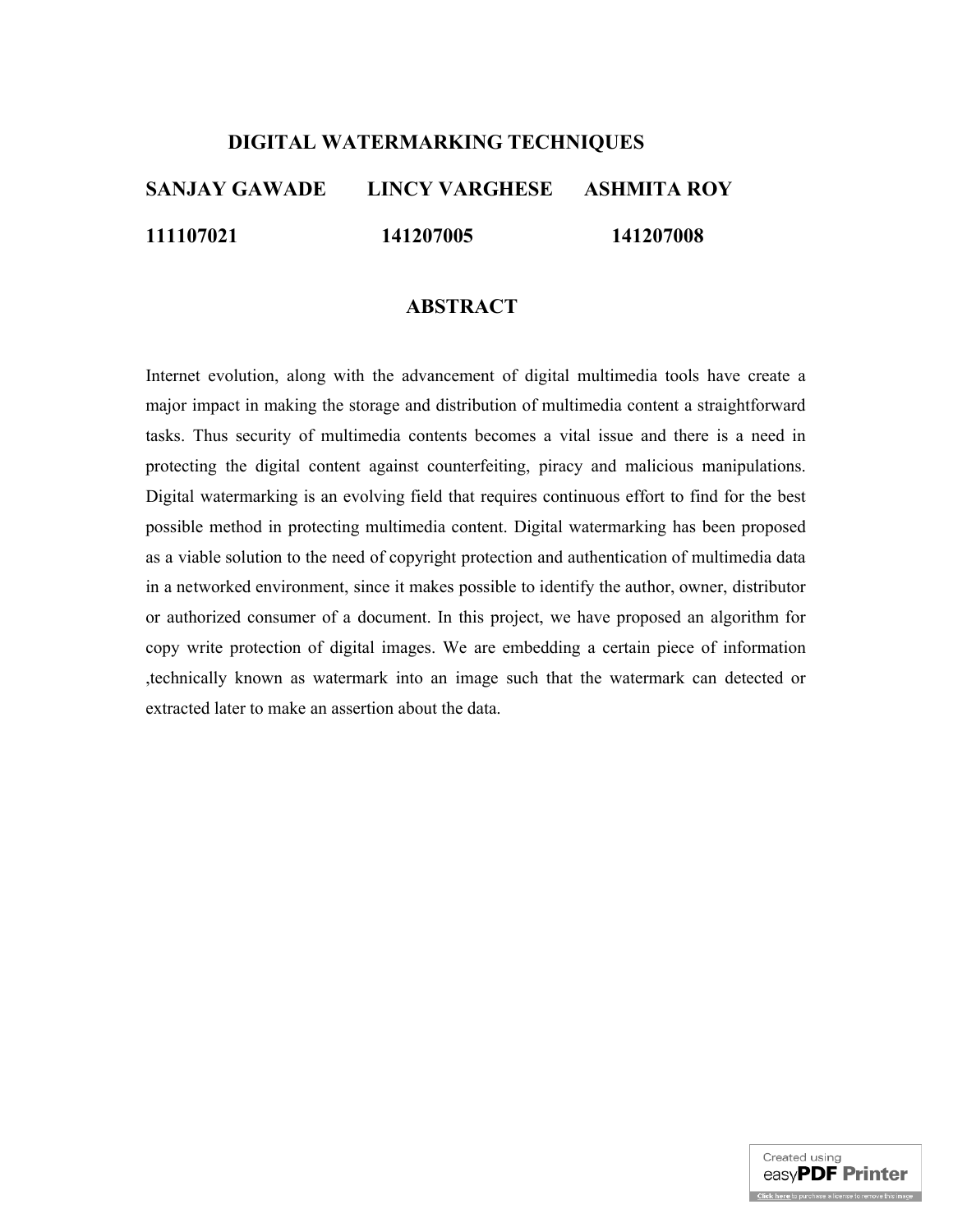# **Smart Courier System**

Name of Students: Abhishek Lahoti Shivani Sarin Sandesh Soni 111107037 111107058 111107064

Project Guide: Dr. R. A. Patil

#### **ABSTRACT**

As the time moves the life style of the persons has completely changed and there is no time for the people for micro management of every issue personally. So, this is the right time to provide some space to the technology into our lives for monitoring the issues which requires our personal presence for the things to happen. One among those issues which require our personal presence is receiving the courier which is sent back in case of absence of the receiver. This may lead to the delay in receiving the data and in some scenarios it may also lead to tough situations. So our project aims in providing a very reliable and very user friendly solution to overcome this kind of problem.

With the advancements in the Radio Frequency and GSM technologies and making use of existing technologies we can design a device which is capable of identifying the arrival of courier and forward the same to the receiver and also send an acknowledgement to the courier office so that they do not require the signature of the particular person for whom the courier is meant for.

The major advantage of this system is the presence of the GSM modem which enables the device to communicate with the receiver.The system also ensures that every household is provided with a unique identification number (number on which the message will be sent) for its mailbox. This will allow tracking the user anywhere on the earth.